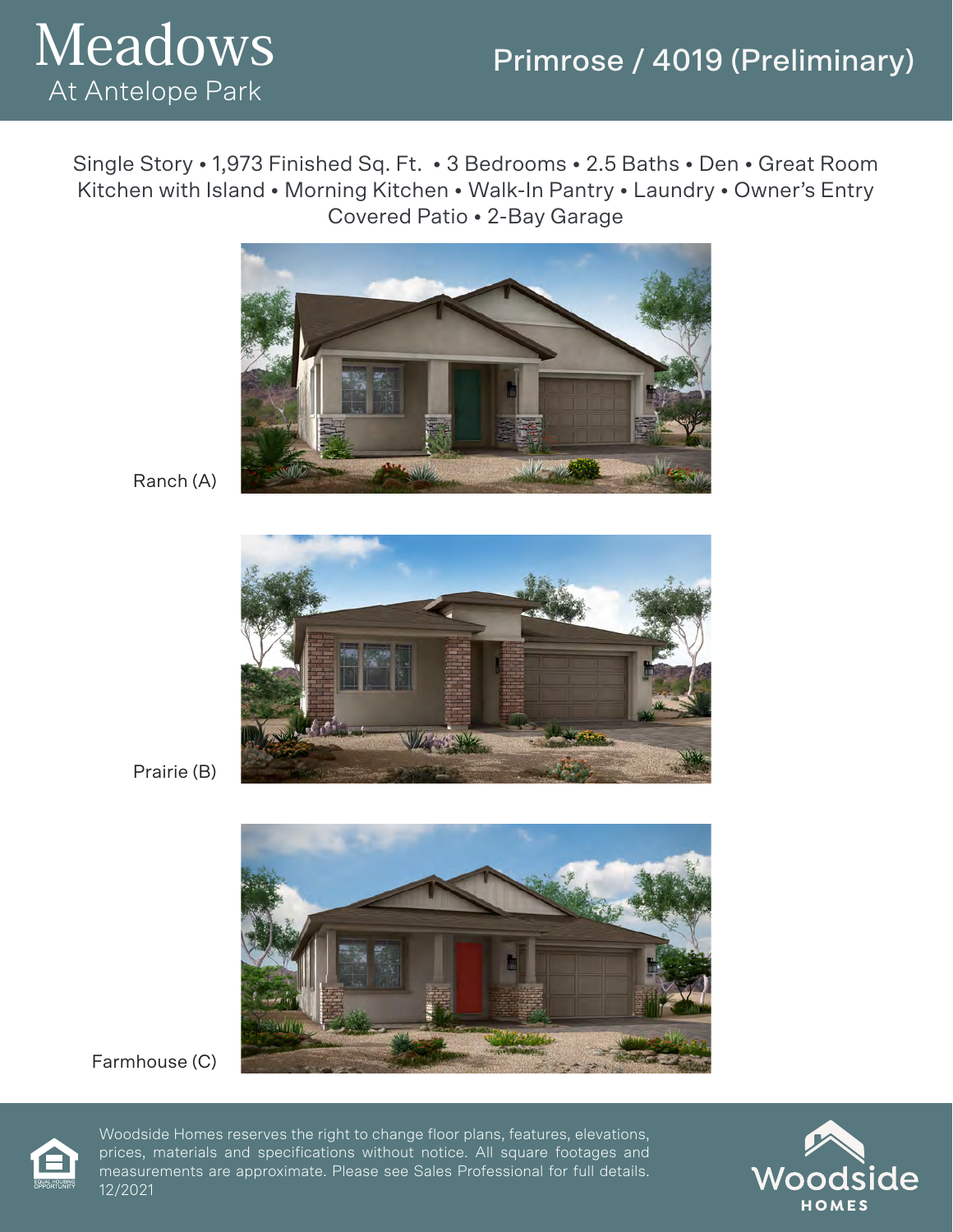# Meadows At Antelope Park

# Primrose / 4019 (Preliminary)



#### **FLOOR PLAN**



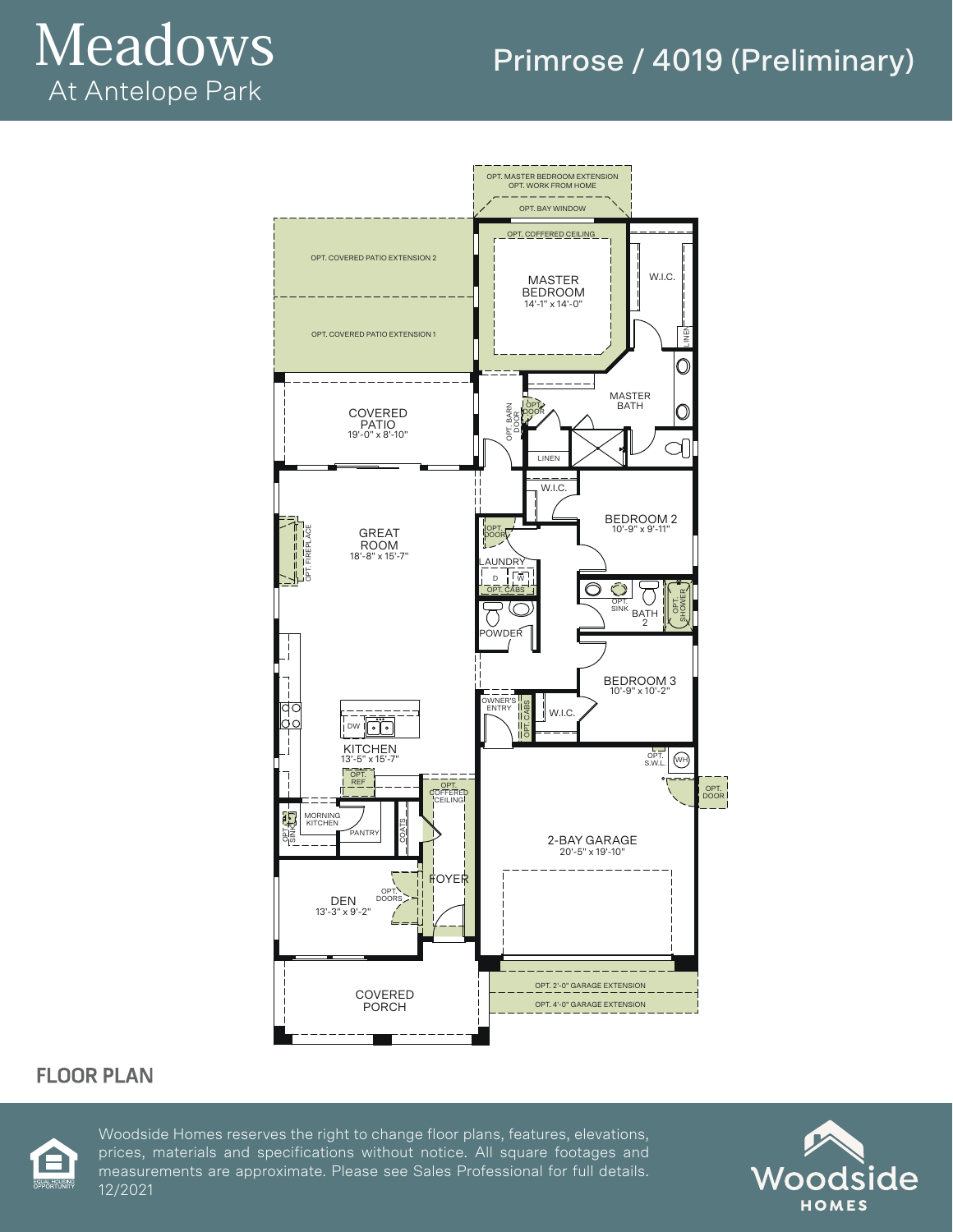

# Primrose / 4019 (Preliminary)

OPTIONS



OPTIONAL MASTER BEDROOM EXTENSION (NOT AVAILABLE WITH BAY WINDOW OR WORK FROM HOME OPTIONS)



OPTIONAL BAY WINDOW AT MASTER BEDROOM (NOT AVAILABLE WITH MASTER BEDROOM EXTENSION OR WORK FROM HOME OPTIONS)



OPTIONAL WORK FROM HOME AT MASTER BEDROOM (NOT AVAILABLE WITH MASTER BEDROOM EXTENSION OR BAY WINDOW OPTIONS)



OPTIONAL EXTENDED SHOWER WITH FULL GLASS AT MASTER BATHROOM



OPTIONAL EXTENDED SHOWER WITH HALF WALL AT MASTER BATHROOM







OPTIONAL SEPARATE TUB/SHOWER AT MASTER BATHROOM